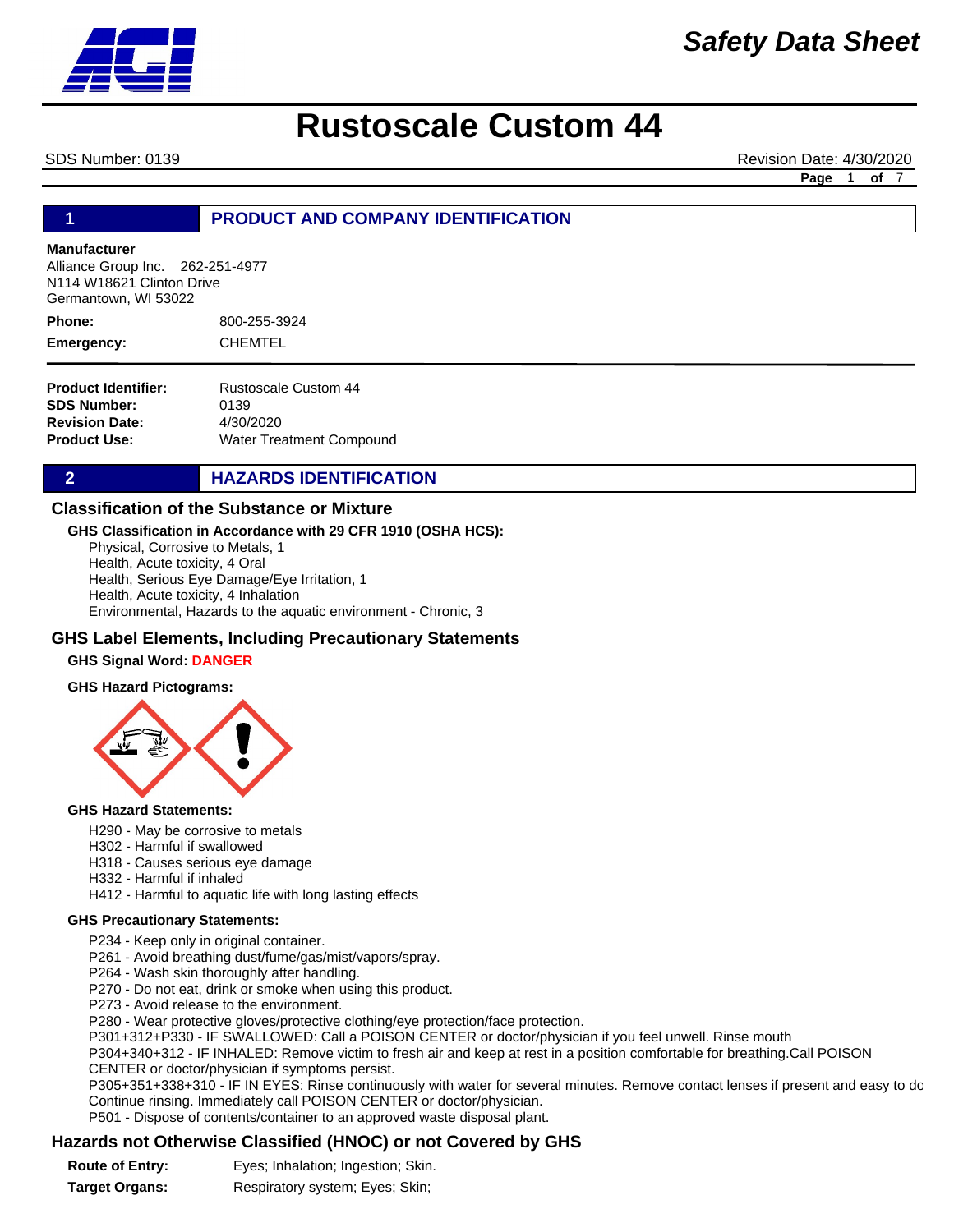

SDS Number: 0139 Revision Date: 4/30/2020

| Inhalation:                       | of 7<br>Page 2<br>Can cause irritation. Mists may irritate the nose, throat, lungs. May cause inflammation of the respiratory<br>tract. |
|-----------------------------------|-----------------------------------------------------------------------------------------------------------------------------------------|
| <b>Skin Contact:</b>              | May cause irritation, burning of skin.                                                                                                  |
| <b>Eye Contact:</b><br>Ingestion: | Causes severe irritation and burns.<br>May be corrosive to the gastrointestinal tract. Severe irritation and burns may result.          |

#### **HMIS III:** Health = 3(Chronic), Fire = 0, Physical Hazard = 0

| HMIS                   |   |  |
|------------------------|---|--|
| <b>HEALTH</b>          | З |  |
| <b>FLAMMABILITY</b>    |   |  |
| <b>PHYSICAL HAZARD</b> |   |  |
| PERSONAL PROTECTION    |   |  |

# **3 COMPOSITION/INFORMATION OF INGREDIENTS**

Substance/Mixture: Mixture

| CAS#             | $\frac{9}{6}$ | Chemical Ingredients:<br>Chemical Name: |  |
|------------------|---------------|-----------------------------------------|--|
| $68915 - 31 - 1$ | $8 - 10%$     | Monosodium Phosphate                    |  |
| $2809 - 21 - 4$  | $3 - 5%$      | 1 Disphosphonic Acid                    |  |
| 15217-42-2       | $1 - 2%$      | 1H-Benzotriazole, sodium salt           |  |
| $10124 - 56 - 8$ | $<5\%$        | Sodium Hexametaphosphate                |  |

### **4 FIRST AID MEASURES**

**Inhalation:** If symptoms develop, move victim to fresh air. If not breathing, give oxygen or artificial respiration. Consult a physician.

**Skin Contact:** Promptly flush skin with water for 15 minutes. Wash with soap and water. Remove contaminated clothing immediately. Consult a physician if skin irriation develops.

#### **Eye Contact:** Immediately flush eyes with large amounts of water for at least 15 minutes, lifting eyelids occasionally to facilitate irrigation. Get immediate medical attention. Continue rinsing eyes during transport to hospital.

**Ingestion:** If swallowed: If fully conscious, drink a quart of water . Do NOT induce vomiting. Seek immediate medical attention. If unconscious, take to a hospital or physician. Never induce vomiting or give anything by mouth to an unconscious victim. For spontaneous vomiting, keep head below hips.

Protection of First Aid Personnel:

No action shall be taken involving any personal risk or without suitable training. It may be dangerous to the person providing aid to give mouth-to-mouth resuscitation. Wash contaminated clothing thoroughly with water before removing it, or wear gloves. If it is supected that dust, vapor,or gas are still present, the rescuer should wear an appropriate mask or self-contained breathing apparatus.

# **5 FIRE FIGHTING MEASURES**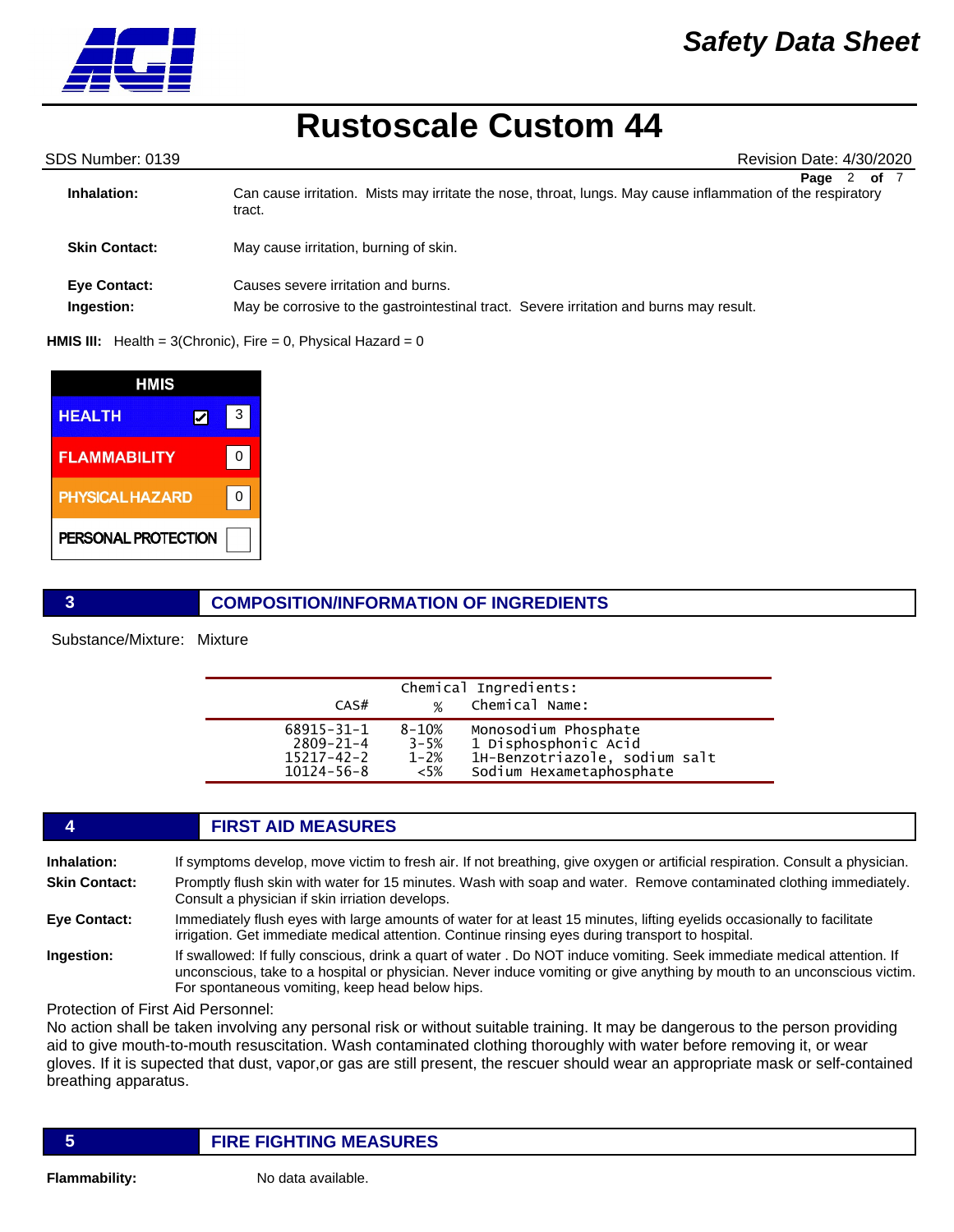SDS Number: 0139 Revision Date: 4/30/2020 **Page** 3 **of** 7

| <b>Flash Point:</b>        | Not Applicable     |
|----------------------------|--------------------|
| <b>Flash Point Method:</b> | Not Applicable     |
| <b>Burning Rate:</b>       | No data available. |
| <b>Autoignition Temp:</b>  | No data available. |
| LEL:                       | No data available. |
| UEL:                       | No data available. |
|                            |                    |

Fire Fighting Methods

Evacuate area of unprotected personal. Wear protective clothing including NIOSH Approved self- contained breathing apparatus. Remain upwind of fire to avoid hazardous vapors and decomposition products. Use water spray to cool fire exposed containers.

#### **Unusual Fire or Explosion Hazards: None Known**

#### *Extinguishing Media*

**Suitable:** Use water spray, alcohol foam, carbon dioxide, dry chemical for fire extinction.

#### **Unsuitable fire extinguisher:** None known

### **6 ACCIDENTAL RELEASE MEASURES**

### **Personal Precautions**

Evacuate personnel to safe areas. Use personal protective equipment. Avoid breathing vapors, mist or gas. Ensure adequate ventilation. Never exceed any occupational exposure limits.

#### **Environmental Precautions**

Prevent further leakage or spillage if safe to do so. Do not let products enter drains. Discharge into the environment must be avoided.

#### **Spill**

Contain spill; soak up with inert absorbent material. Keep in suitable, closed containers for hazmat disposal. Flush remaining area with water to remove trace residue.

| 7                                        | <b>HANDLING AND STORAGE</b>                                                                                                                                                                                                                                                                                                                                                                                                                                                              |
|------------------------------------------|------------------------------------------------------------------------------------------------------------------------------------------------------------------------------------------------------------------------------------------------------------------------------------------------------------------------------------------------------------------------------------------------------------------------------------------------------------------------------------------|
| <b>Handling Precautions:</b>             | Wash thoroughly after handling. Avoid contact with eyes, skin, or clothing. Use with adequate<br>ventilation. Avoid breathing vapors or mist. Do not eat or drink in work area.                                                                                                                                                                                                                                                                                                          |
| <b>Storage Requirements:</b>             | CORROSIVE MATERIAL. Store in cool/dry area. Keep away from direct sunlight and heat sources.<br>Keep away from incompatible materials. Keep container tightly closed. Do not store in unlabeled or<br>mislabeled containers. Do not freeze. Do not store in mild steel, carbon steel, aluminum or other metals.                                                                                                                                                                          |
| 8                                        | <b>EXPOSURE CONTROLS/PERSONAL PROTECTION</b>                                                                                                                                                                                                                                                                                                                                                                                                                                             |
| <b>Engineering Controls:</b>             | Provide local exhaust ventilation. Maintain adequate ventilation. Do not use in closed or confined spaces.                                                                                                                                                                                                                                                                                                                                                                               |
| <b>Personal Protective</b><br>Equipment: | <b>Hygiene Measures</b><br>Handle in accordance with good industrial hygiene and safety practice. Wash hands before breaks and<br>at the end of workday.<br>Respiratory<br>Where risk assessment shows air-purifying respirators are appropriate use a full-face respirator with<br>multi-purpose combination (US) or type ABEK (EN 14387) respirator cartridges as a backup to<br>engineering controls. If the respirator is the sole means of protection, use a full-face supplied air |

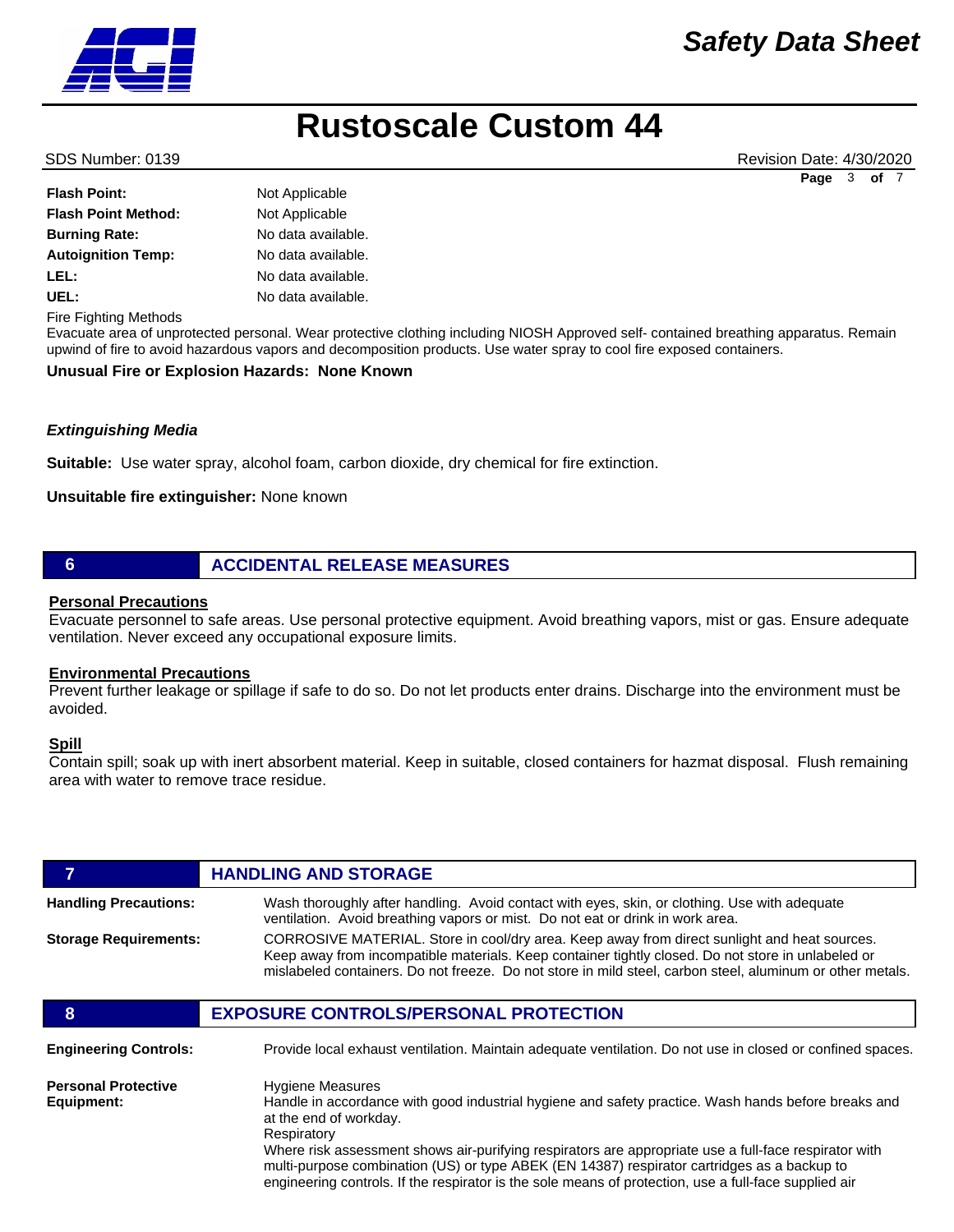**Component Component COSHA PEL ACGIH TWA/ TLV Monosodium Phosphate Mo data available. No data available.. Sodium Hexametaphosphate No data available. No data available. 1-Hydroxyethylidene-1,1 Disphosphonic Acid No data available. No data available. Benzotriazole No data available. No data available.** respirator. Eyes and Face Wear chemical safety goggles while handling this product. Wear additional eye protection such as a face shield when the possibility exists for eye contact with splashing or spraying liquid or airborne material. Skin Prevent contact with this product. Wear gloves and protective clothing depending on conditions of use. Protective gloves: gauntlet-type, neoprene, nitrile. SDS Number: 0139 Revision Date: 4/30/2020 Page 4 of

|  | PHYSICAL AND CHEMICAL PROPERTIES |  |  |
|--|----------------------------------|--|--|
|--|----------------------------------|--|--|

| Clear, light yellow liquid |                              |            |
|----------------------------|------------------------------|------------|
| Liquid                     | Odor:                        | Mild odor. |
| No data available.         | <b>Molecular Formula:</b>    | No data a  |
| No data available.         | Solubility:                  | Dispersibl |
| 1.120 $@25C$               | <b>Softening Point:</b>      | No data a  |
| No data available.         | <b>Percent Volatile:</b>     | No data a  |
| No data available.         | <b>Heat Value:</b>           | No data a  |
| No data available.         | <b>Freezing/Melting Pt.:</b> | 32 °F      |
| No data available.         | <b>Flash Point:</b>          | No data a  |
| No data available.         | Octanol:                     | No data a  |
| No data available.         | <b>Vapor Density:</b>        | No data a  |
| 2.8                        | VOC:                         | No data a  |
| No data available.         | <b>Bulk Density:</b>         | No data a  |
| No data available.         | <b>Auto-Ignition Temp:</b>   | No data a  |
| No data available.         | UFL/LFL:                     | No data a  |
|                            |                              |            |

#### **Molecular Formula:** No data available. **Solubility: Softening Point: Percent Volatile: Heat Value: Freezing/Melting Pt.: Flash Point: Octanol: Vapor Density: VOC: Bulk Density: Auto-Ignition Temp:** Dispersible No data available. No data available. No data available. 32 °F No data available. No data available. No data available. No data available. No data available. No data available.

No data available.

### **10 STABILITY AND REACTIVITY Reactivity:** No data available. **Chemical Stability: Conditions to Avoid: Materials to Avoid: Hazardous Decomposition:** Product is stable under normal conditions. Avoid extreme temperatures. Avoid freezing. Metals. Strong Oxidizing Agents. Strong Bases. Sodium Hypochlorite. Phosphorus oxides, carbon oxides, acids of phosphorus, sodium oxides, hydrocarbons, acrylate monomers, irritating vapors, nitrogen oxides. Hydrogen cyanide possible in reducing atmospheres. Will not occur under normal conditions.

**Hazardous Polymerization:**

**11 TOXICOLOGICAL INFORMATION**

### **Toxicity Data:**

Eye Effects: Corrosive- Causes severe eye irritation and burns. May cause redness, pain, permanent eye damage, blindness.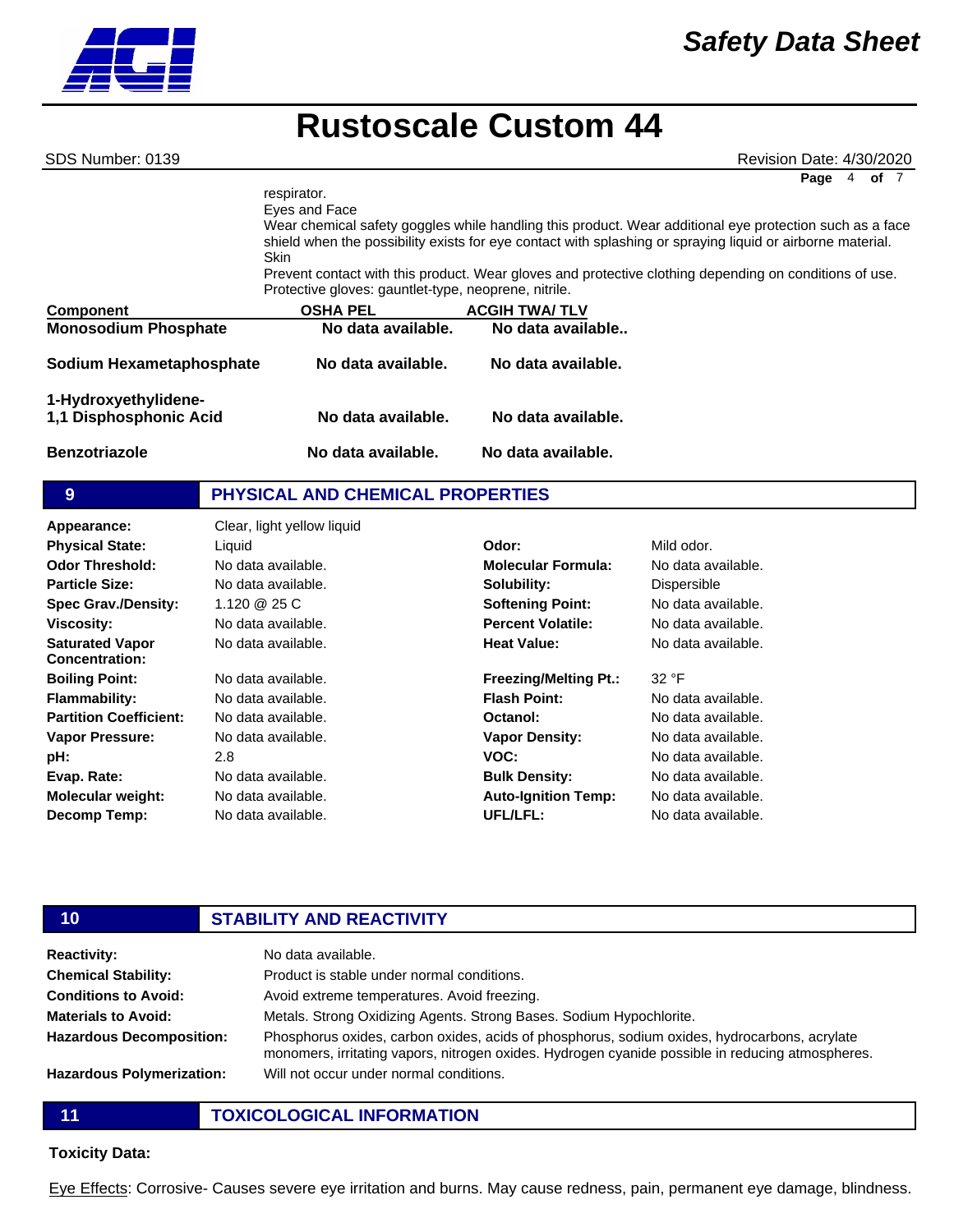

SDS Number: 0139 Revision Date: 4/30/2020 **Page** 5 **of** 7

| » Monosodium Phosphate | Eyes: No data available<br>» Sodium Hexametaphosphate Eyes - Rabbit = mild eye irritation |
|------------------------|-------------------------------------------------------------------------------------------|
| » 1-Hydroxyehylidene-1 |                                                                                           |
| 1 Disphosphonic Acid   | Eyes: No data available                                                                   |
| » Benzotriazole        | Eyes: No data available                                                                   |

Skin Effects: May be corrosive to the skin. Concentrated solutions may cause: severe burns, permanent skin damage. Prolonged and repeated exposure to dilute solutions may cause irritation, drying and cracking of the skin.

| » Monosodium Phosphate | Dermal LD50: No data available                                |  |
|------------------------|---------------------------------------------------------------|--|
|                        | Skin corrosion/irritation = no data available                 |  |
|                        | » Sodium Hexametaphosphate Dermal LD50- Rabbit = >7940 mg/kg  |  |
|                        | Skin corrosion/irritation - Rabbit - no skin irritation - 24H |  |
| » 1-Hydroxyehylidene-1 |                                                               |  |
| 1 Disphosphonic Acid   | Dermal LD50: No data available                                |  |
|                        | Skin corrosion/irritation = no data available                 |  |
| » Benzotriazole        | Dermal LD50 - Rabbit = 1000 mg/kg                             |  |
|                        | Skin corrosion/ irritation- Rabbit - no skin irritation - 24H |  |

Inhalation Effects: May cause severe irritation. Mists may irritate the nose, throat, lungs. Effects will depend on concentration and length of time of exposure. Overexposure to aerosol, vapor or mists may cause - dizziness, headache, nausea.

- » Monosodium Phosphate Inhalation LC50: No data available
- » Sodium Hexametaphosphate Inhalation LC50: no data available
- » 1-Hydroxyehylidene-1 1 Disphosphonic Acid Inhalation LC50: No data available » Benzotriazole Inhalation LC50 - Rat = 1.4 mg/L-4H

Ingestion Effects: May cause burns to the: mouth, throat, esophagus, stomach, gastrointestinal tract. May cause: pain, vomiting, diarrhea, bleeding, labored breathing, burns or perforation of the gastrointestinal tract. Effects may be delayed. Large amounts may cause decreased blood pressure, lethargy, decreased heart rate, coma.

- » Monosodium Phosphate Oral LD50: No data available
- » Sodium Hexametaphosphate Oral LD50: Rat = 3053 mg/kg
- » 1-Hydroxyehylidene-1

| 1 Disphosphonic Acid | Oral LD50: No data available          |
|----------------------|---------------------------------------|
| » Benzotriazole      | Oral LD50 - Rat = $560 \text{ mg/kg}$ |

Carcinogenicity:

» Benzotriazole- rat=oral

Tumorigenic: Equivocal tumorigenic agent by RTECS criteria. Brain and Coverings: Tumors.

Mutagenicity:

» Benzotriazole- Germ Cell mutagenicity: rat- embryo- morphological transformation.

Teratogenicity: No data available. Fertility Effects: No data available.

**12 ECOLOGICAL INFORMATION** 

**Biodegradability** = No data available.

**Ecotoxicity** Toxicity to fish:

LC50- Lepomis macrochirus (Bluegill) - 22 mg/L- 96 hr (Benzotriazole)

Toxicity to aquatic invertebrates:

EC50- Daphnia magna (Water flea) - 91 mg/L- 48 hr (Benzotriazole)

An environmental hazard cannot be excluded in the event of unprofessional handling or disposal. Harmful to aquatic life.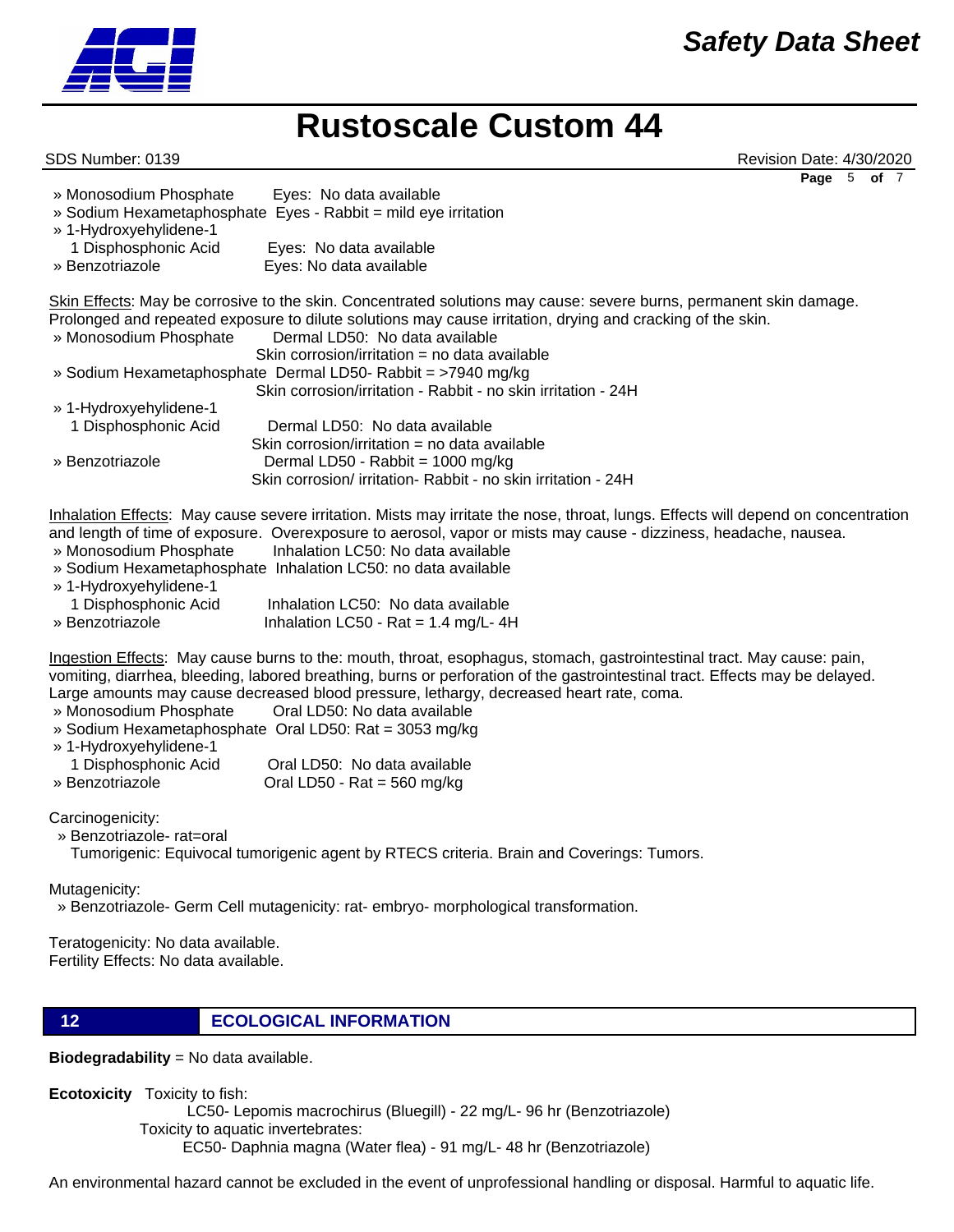

# *Safety Data Sheet*

# **Rustoscale Custom 44**

SDS Number: 0139 Revision Date: 4/30/2020 **Page** 6 **of** 7

**13 DISPOSAL CONSIDERATIONS**

Dispose of in accordance with local, state, and federal regulations. Since emptied containers retain product residue, follow label warnings even after container is emptied.

RCRA: No component of this product is listed as a hazardous waste.

**14 TRANSPORT INFORMATION**

UN3265, Corrosive liquid, acidic, organic, n.o.s., 8, PGIII, (1-Hydroxyethylidene-1, 1 Disphosphonic Acid)

Resp. Guide Page: 60



**15 REGULATORY INFORMATION**

This product does not contain chemicals known to the State of California to cause cancer, birth defects, or other reproductive harm.

# **FEDERAL REGULATIONS**

TSCA Inventory Status: All components of this product are listed as "Active" on the Toxic Substances Control Act (TSCA) 8 (b) Inventory.

» Except for Monosodium Phosphate (CAS# 10049-21-5)

CERCLA / SARA Emergency Reporting: A spill or release of this material may trigger the emergency release reporting requirements under CERCLA (40 CFR Part 300) and/or SARA Title III (40 CFR Part 355). State or local reporting requirements may differ from federal requirements.

### **No product requires reporting.**

SARA Title III Section 313: **This product does not require reporting**.

Clean Water Act (CWA): The following chemicals are listed under Section 311 as hazardous substances requiring the submission of a National Pollutant Discharge Elimination System (NPDES) permit application to EPA. **» No component listed**

# **STATE REGULATIONS**

**California-** The following components are listed under Proposition 65: This product does not contain any chemicals known to the State of California to cause cancer.

**Massachusetts - RTK Substances:** The following components are listed: Benzotriazole (CAS #15217-42-2)